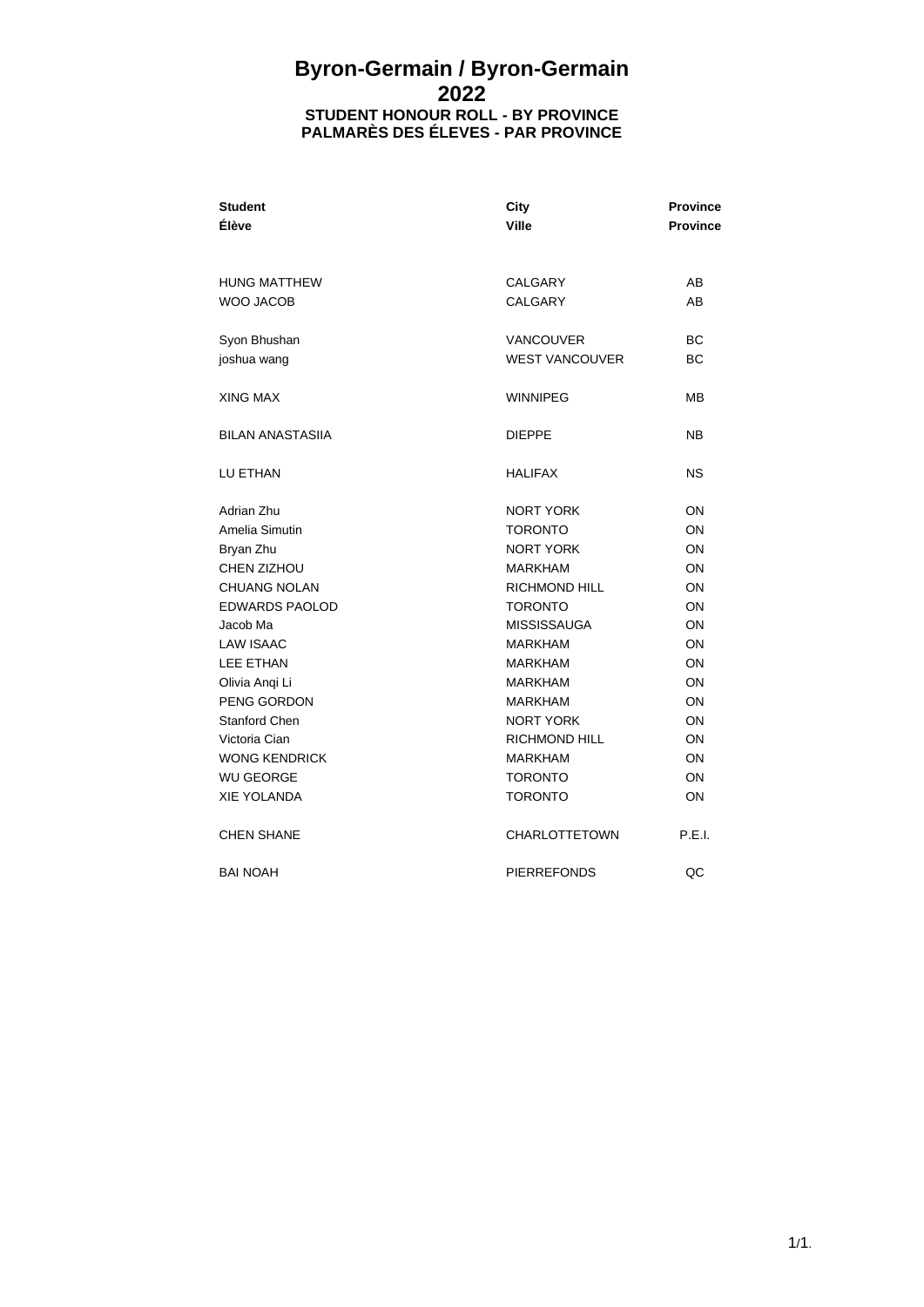# **Euler / Euler 2022 STUDENT HONOUR ROLL - BY PROVINCE PALMARÈS DES ÉLEVES - PAR PROVINCE**

| <b>Student</b><br>Élève                                  | City<br>Ville                                                           | <b>Province</b><br><b>Province</b>  |
|----------------------------------------------------------|-------------------------------------------------------------------------|-------------------------------------|
| Alessandra Piantino                                      | CALGARY                                                                 | AB                                  |
| CHI AIXIN<br><b>GHOLIPOUR NIKI</b><br><b>HSU CHENGLO</b> | <b>WEST VANCOUVER</b><br><b>WEST VANCOUVER</b><br><b>WEST VANCOUVER</b> | <b>BC</b><br><b>BC</b><br><b>BC</b> |
| <b>YU OLIVER</b>                                         | <b>WINNIPEG</b>                                                         | MВ                                  |
| <b>COLPITTS RICHARD</b>                                  | <b>MONCTON</b>                                                          | <b>NB</b>                           |
| <b>ZHANG TONY</b>                                        | <b>HALIFAX</b>                                                          | <b>NS</b>                           |
| Anji Wang                                                | <b>MARKHAM</b>                                                          | ON                                  |
| <b>CHAN CAROLINE</b>                                     | <b>TORONTO</b>                                                          | ON                                  |
| Daniel Guo                                               | <b>RICHMOND HILL</b>                                                    | ON                                  |
| <b>VARAKUNAN CADIRON</b>                                 | <b>TORONTO</b>                                                          | ON                                  |
| <b>VARIA RIYA</b>                                        | <b>TORONTO</b>                                                          | ON                                  |
| <b>VERMA JAY</b>                                         | <b>MARKHAM</b>                                                          | ON                                  |
| <b>WU LEO</b>                                            | <b>RICHMOND HILL</b>                                                    | ON                                  |
| Yanhao Ma                                                | <b>MARKHAM</b>                                                          | ON                                  |
| <b>VYAS VED</b>                                          | <b>BROSSARD</b>                                                         | QC                                  |
| <b>VARMAROBB AKASH</b>                                   | <b>REGINA</b>                                                           | SK                                  |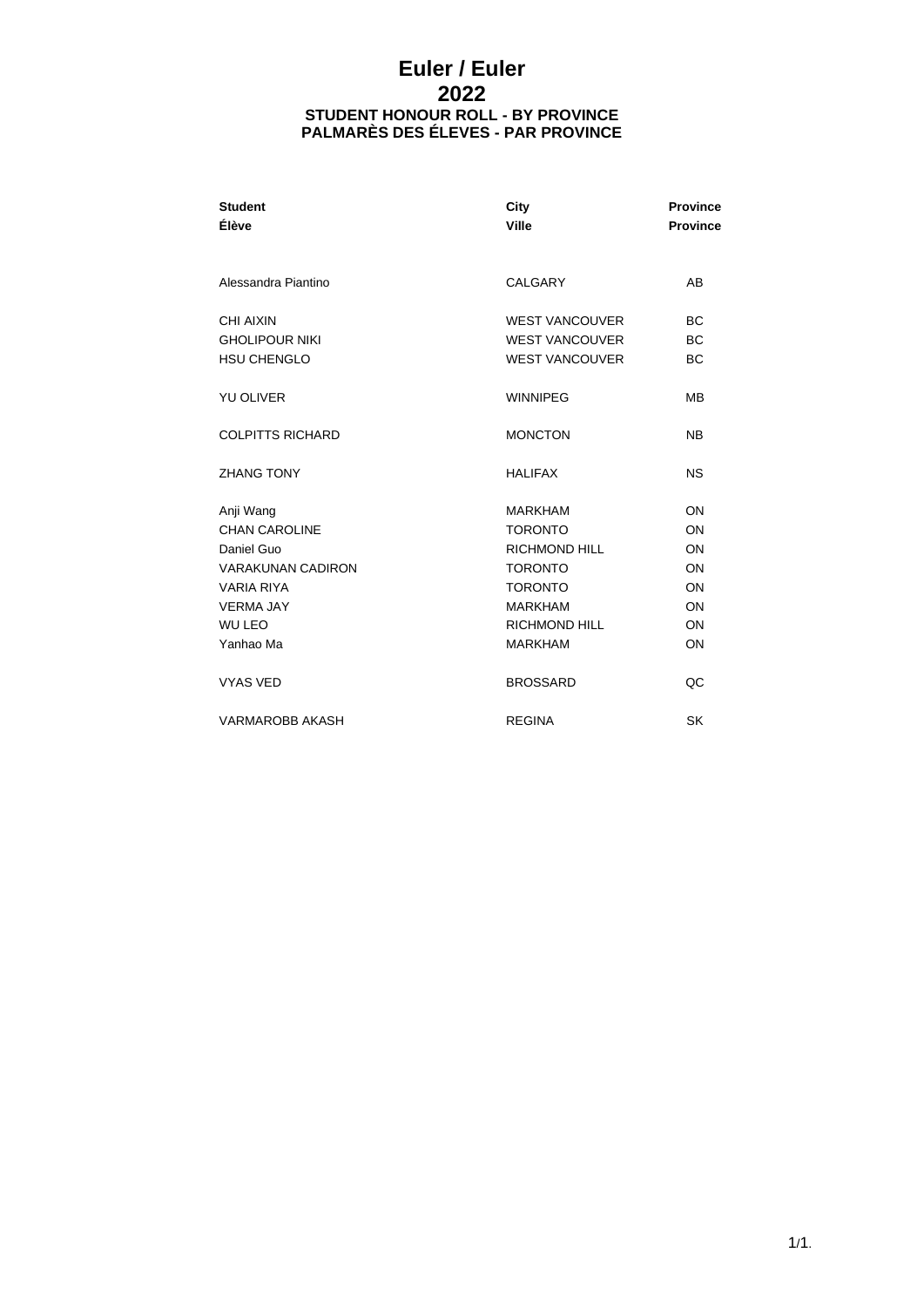# **Fibonacci / Fibonacci 2022 STUDENT HONOUR ROLL - BY PROVINCE PALMARÈS DES ÉLEVES - PAR PROVINCE**

| <b>Student</b>         | City                  | <b>Province</b> |  |
|------------------------|-----------------------|-----------------|--|
| <b>Élève</b>           | <b>Ville</b>          | <b>Province</b> |  |
|                        |                       |                 |  |
| <b>KANAKALA PURVI</b>  | CALGARY               | AВ              |  |
| Anson Jia              | <b>WEST VANCOUVER</b> | ВC              |  |
| Shoun Kimoto           | PORT COQUITLAM        | ВC              |  |
| Aarav Kakumanu         | WINNIPEG              | MВ              |  |
| Daniel Wu              | <b>WINNIPEG</b>       | MВ              |  |
| Elvis Qian             | <b>WINNIPEG</b>       | MВ              |  |
| Ivan Zhao              | <b>WINNIPEG</b>       | MВ              |  |
| Max Wu                 | <b>WINNIPEG</b>       | MВ              |  |
| <b>GUERRER MARIUS</b>  | <b>DIEPPE</b>         | NΒ              |  |
| TU JACOB               | <b>HALIFAX</b>        | ΝS              |  |
| <b>BICHERU BRIANNA</b> | <b>WATERLOO</b>       | OΝ              |  |
| <b>CHAI EZRA</b>       | RICHMOND HILL         | ON              |  |
| <b>CHEN MATTHEW</b>    | <b>MARKHAM</b>        | ON              |  |
| <b>CHOW TIFFANY</b>    | <b>RICHMOND HILL</b>  | ON              |  |
| Daniel Zhang           | <b>MARKHAM</b>        | ON              |  |
| Dev Goel               | <b>TORONTO</b>        | ON              |  |
| Ethan Dong             | <b>TORONTO</b>        | ON              |  |
| Ethan Fang             | <b>MARKHAM</b>        | ON              |  |
| Jiya Algh              | <b>TORONTO</b>        | ON              |  |
| Mark Raspopov          | <b>AJAX</b>           | ON              |  |
| Nathan Cai             | <b>CONCORD</b>        | ON              |  |
| Olivia Pu              | <b>MARKHAM</b>        | ON              |  |
| <b>Riley Huang</b>     | <b>CONCORD</b>        | ON              |  |
| Ryan Sharma            | <b>TORONTO</b>        | ON              |  |
| Shiyi Gao              | <b>NORTH YORK</b>     | 0N              |  |
| Sophia Pu              | <b>MARKHAM</b>        | OΝ              |  |
| Sophia Zhang           | RICHMOND HILL         | ON              |  |
| <b>TAM ISAAC</b>       | RICHMOND HILL         | ON              |  |
| <b>WU RAY</b>          | MARKHAM               | ON              |  |
| Yiming Chen            | <b>RICHMOND HILL</b>  | ON              |  |
| HE CHARLOTTE           | <b>CHARLOTTETOWN</b>  | P.E.I.          |  |
| <b>AGULNIK EVAN</b>    | WESTMOUNT, MTL.       | QC              |  |
| <b>BAI YUZHI</b>       | <b>PIERREFONDS</b>    | $_{\rm QC}$     |  |
| <b>BENSON MIA</b>      | QUEBEC                | QC              |  |
| ROSA ALEXIS            | MONTREAL              | QC              |  |
| Zihan (Grace) Xu       | WESTMOUNT, MTL.       | QC              |  |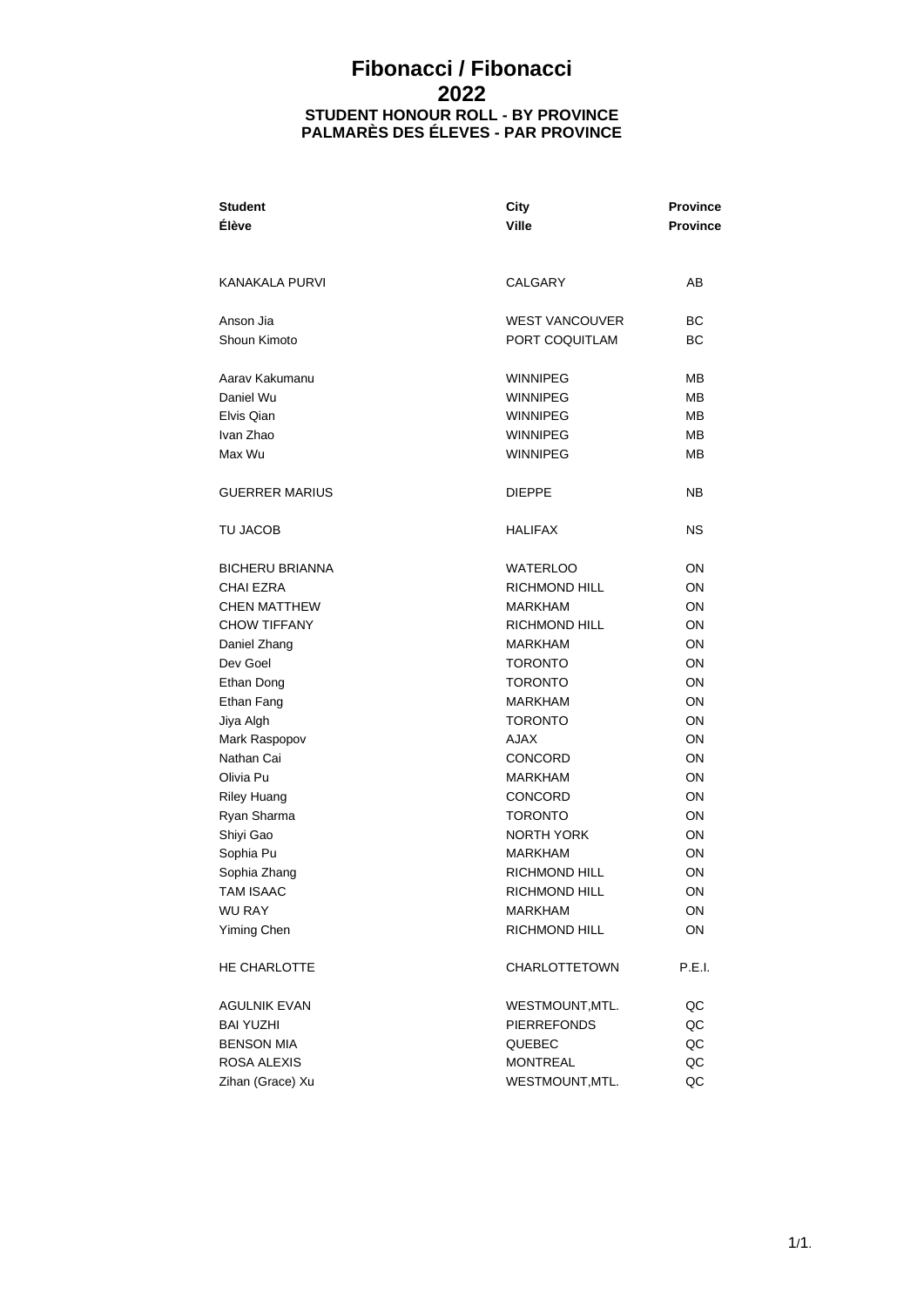#### **Lagrange / Lagrange 2022 STUDENT HONOUR ROLL - BY PROVINCE PALMARÈS DES ÉLEVES - PAR PROVINCE**

| <b>Student</b>           | City                 | <b>Province</b> |
|--------------------------|----------------------|-----------------|
| Élève                    | <b>Ville</b>         | <b>Province</b> |
|                          |                      |                 |
| <b>MOANGHER GEORGE</b>   | <b>OKOTOKS</b>       | AB              |
| Charles Yuzhao Wang      | <b>SURREY</b>        | <b>BC</b>       |
| Mateya Hariton           | <b>VANCOUVER</b>     | <b>BC</b>       |
|                          |                      |                 |
| Nathaniel Zhang          | <b>WINNIPEG</b>      | MВ              |
|                          |                      |                 |
| LU RICHARD               | <b>HALIFAX</b>       | <b>NS</b>       |
| <b>VANDERSTEEN LUCAS</b> | <b>HALIFAX</b>       | <b>NS</b>       |
| <b>ABRAR OV TIMOTHYY</b> | <b>TORONTO</b>       | ON              |
| Ahsan Sajwani            | RICHMOND HILL        | ON              |
| Alan Shen                | <b>CONCORD</b>       | ON              |
| <b>CHEN GAVIN</b>        | <b>BURLINGTON</b>    | ON              |
| Christopher Calkowski    | <b>TORONTO</b>       | ON              |
| DAVEY YOUNG VERONICA     | <b>TORONTO</b>       | ON              |
| <b>Isaac Lu</b>          | CONCORD              | ON              |
| <b>JIANG VICTOR</b>      | <b>TORONTO</b>       | ON              |
| Jeffrey Chen             | <b>MARKHAM</b>       | ON              |
| Kenny Zhang              | <b>RICHMOND HILL</b> | ON              |
| Kyla Lian                | <b>RICHMOND HILL</b> | ON              |
| <b>LIAN ZHINING</b>      | <b>TORONTO</b>       | ON              |
| <b>MARGOLIS SHANNA</b>   | <b>TORONTO</b>       | ON              |
| <b>PAN TRISTAN</b>       | <b>RICHMOND HILL</b> | ON              |
| Philemon Xu              | CONCORD              | ON              |
| <b>SHI RUIOI</b>         | <b>RICHMOND HILL</b> | ON              |
| Sarah Deng               | <b>MARKHAM</b>       | ON              |
| Sophia Guo               | <b>RICHMOND HILL</b> | ON              |
| Sophia Liu               | <b>MARKHAM</b>       | ON              |
| <b>VENKATESH VARNA</b>   | <b>MARKHAM</b>       | ON              |
| <b>VISRAM ARIANA</b>     | <b>TORONTO</b>       | ON              |
| <b>WALTER KERI</b>       | <b>WATERLOO</b>      | ON              |
| <b>WU ANNI</b>           | <b>MISSISSAUGA</b>   | ON              |
| <b>AUDET FRANCIS</b>     | <b>ST-THERESE</b>    | QC              |
| <b>WANG ZIRUI</b>        | <b>MONTREAL</b>      | QC              |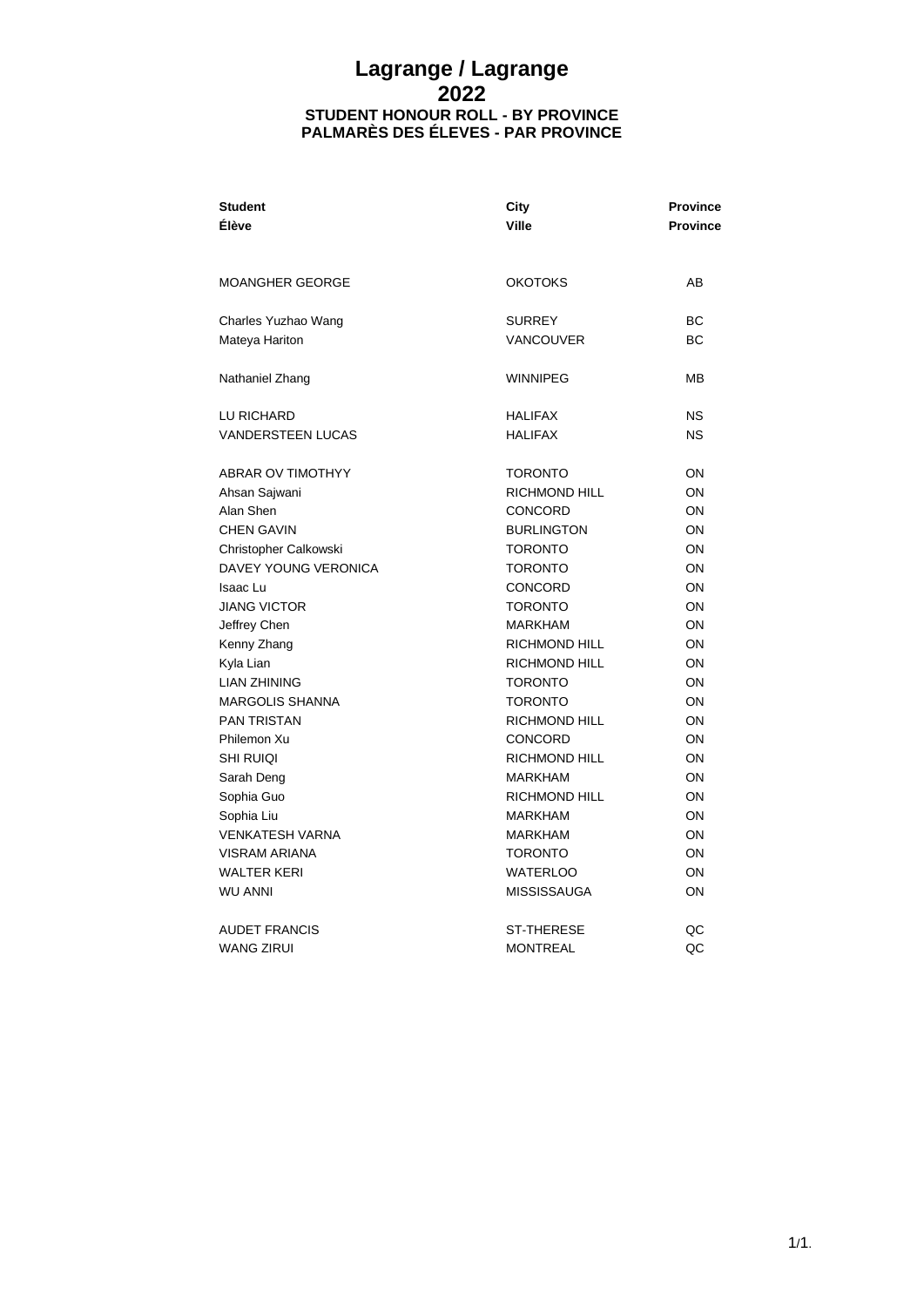# **Newton / Newton 2022 STUDENT HONOUR ROLL - BY PROVINCE PALMARÈS DES ÉLEVES - PAR PROVINCE**

| <b>Student</b><br>Élève    | City<br>Ville         | <b>Province</b><br><b>Province</b> |
|----------------------------|-----------------------|------------------------------------|
| WANG LARRY                 | CALGARY               | AB                                 |
| <b>YU KEVIN</b>            | CALGARY               | AB                                 |
| <b>WANG ZEYU</b>           | <b>WEST VANCOUVER</b> | <b>BC</b>                          |
| <b>HENG STELLA</b>         | <b>WINNIPEG</b>       | <b>MB</b>                          |
| Alexander Tsatourian       | <b>TORONTO</b>        | <b>ON</b>                          |
| Bryony Chan                | <b>NORTH YORK</b>     | <b>ON</b>                          |
| Fiona Yan                  | <b>MARKHAM</b>        | ON                                 |
| <b>HUJWANT ISHA</b>        | <b>MARKHAM</b>        | <b>ON</b>                          |
| <b>KARIM ALIZEH</b>        | <b>MARKHAM</b>        | <b>ON</b>                          |
| <b>LAU ISAAC</b>           | <b>MARKHAM</b>        | ON                                 |
| <b>SHARMA ISHITA</b>       | <b>MARKHAM</b>        | <b>ON</b>                          |
| Wenjia Li                  | <b>NORTH YORK</b>     | ON                                 |
| <b>YU IAN</b>              | <b>MARKHAM</b>        | <b>ON</b>                          |
| <b>DREIGE LAMI A</b>       | <b>MONTREAL</b>       | QC                                 |
| <b>GASPARRINI ELIANA</b>   | WESTMOUNT, MTL.       | QC                                 |
| LEE YUN HO                 | <b>PIERREFONDS</b>    | QC                                 |
| <b>MANOUKIAN NARODRITA</b> | <b>MONTREAL</b>       | QC                                 |
| <b>ISAAK JAKOB</b>         | <b>SASKATOON</b>      | <b>SK</b>                          |
| YANG ROBERT                | <b>SASKATOON</b>      | SK                                 |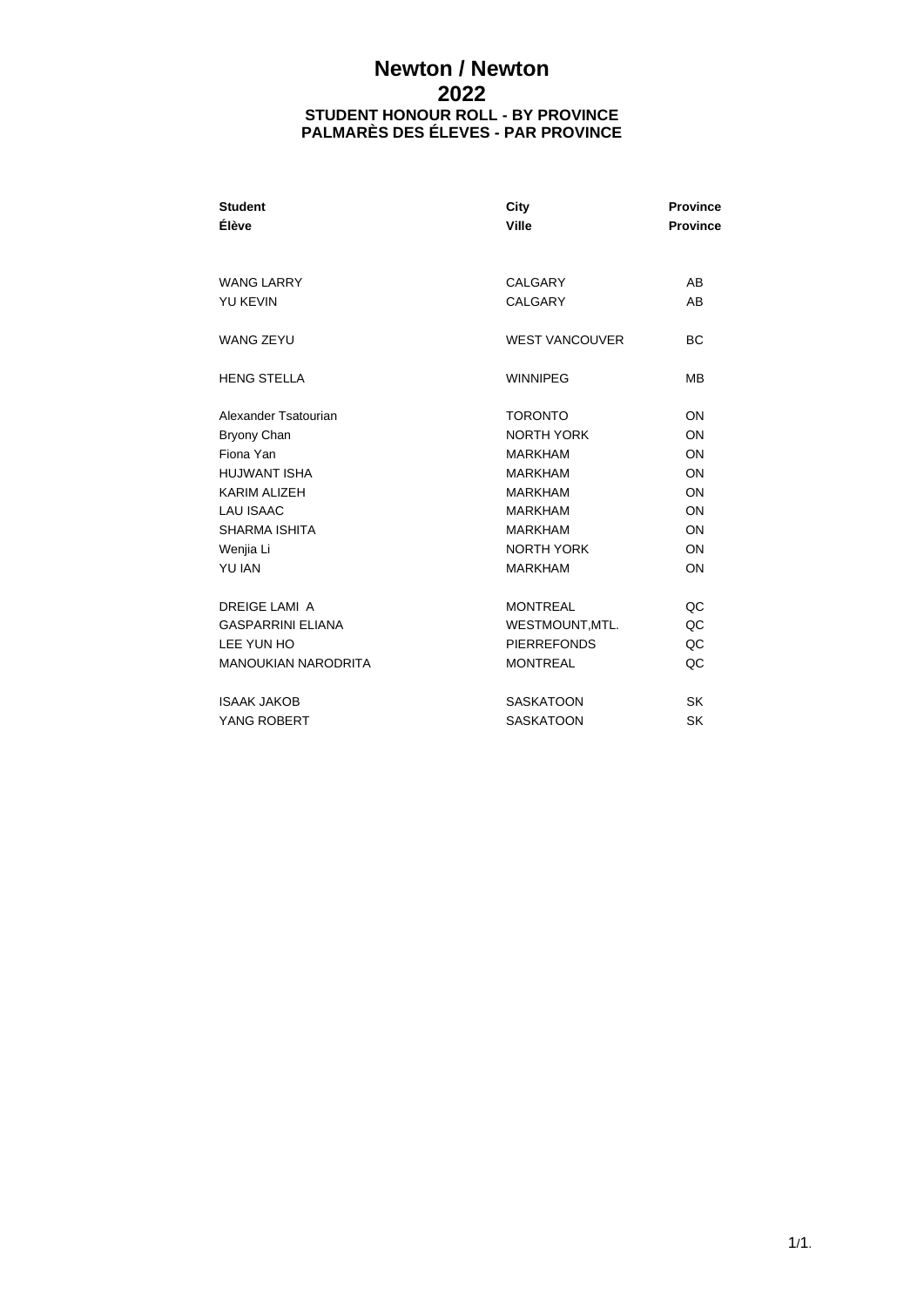## **Pythagoras / Pythagore 2022 STUDENT HONOUR ROLL - BY PROVINCE PALMARÈS DES ÉLEVES - PAR PROVINCE**

| <b>Student</b><br><b>Élève</b> | City<br><b>Ville</b> | <b>Province</b><br>Province |
|--------------------------------|----------------------|-----------------------------|
|                                |                      |                             |
| <b>SHAMIM AYAN</b>             | CALGARY              | AB                          |
| Arav Grover                    | ABBOTSFORD           | ВC                          |
| Jaylen Chen                    | <b>VANCOUVER</b>     | ВC                          |
| Leo Ying                       | <b>VANCOUVER</b>     | ВC                          |
| <b>SUN DYLAN</b>               | <b>RICHMOND</b>      | ВC                          |
| <b>MA EMILY</b>                | <b>WINNIPEG</b>      | <b>MB</b>                   |
| <b>PAULIN MAXIME</b>           | <b>MONCTON</b>       | NΒ                          |
| <b>HOU HANNAH</b>              | <b>HALIFAX</b>       | ΝS                          |
| Aaron Chen                     | <b>MARKHAM</b>       | ON                          |
| Aryaman Tripathi               | <b>TORONTO</b>       | ON                          |
| Charlotte Sze Wai Wong         | <b>NORTH YORK</b>    | ON                          |
| Claire Yang                    | <b>RICHMOND HILL</b> | ON                          |
| Ethan Ou                       | <b>TORONTO</b>       | ON                          |
| <b>GAO MIYA</b>                | <b>TORONTO</b>       | ON                          |
| <b>GILBURD LEONEL</b>          | <b>RICHMOND HILL</b> | ON                          |
| <b>GUO MAGGIE</b>              | <b>RICHMOND HILL</b> | ON                          |
| <b>GUO RENEE</b>               | <b>RICHMOND HILL</b> | ON                          |
| <b>JIANG ALBERT</b>            | <b>MISSISSAUGA</b>   | ON                          |
| <b>JIN WEIFAN</b>              | MARKHAM              | ON                          |
| Jessie Li                      | <b>MARKHAM</b>       | ON                          |
| Jocelyn Liao                   | <b>MISSISSAUGA</b>   | ON                          |
| Lucas Tian                     | <b>MARKHAM</b>       | ON                          |
| <b>MA ZITENG</b>               | RICHMOND HILL        | ON                          |
| MAXANMOORE LIAM                | <b>BURLINGTON</b>    | ON                          |
| RATTEE ZOE                     | <b>TORONTO</b>       | ON                          |
| STOODLEY CASSIA                | <b>MARKHAM</b>       | ON                          |
| Sky Dai                        | <b>MARKHAM</b>       | OΝ                          |
| VAKKANTULA ANSHU               | <b>TORONTO</b>       | ON                          |
| <b>WANG AUSTIN</b>             | RICHMOND HILL        | ON.                         |
| <b>WANG CHENFAN</b>            | <b>OAKVILLE</b>      | ON                          |
| YUAN ADDISON                   | RICHMOND HILL        | ON                          |
| <b>CONEEN ALEX</b>             | CHARLOTTETOWN        | P.E.I.                      |
| <b>ELMOSLEMANY MUSTAFA</b>     | CHARLOTTETOWN        | P.E.I.                      |
| <b>XUE ZHANG TILLY</b>         | ST-THERESE           | QC                          |
| <b>VARMAROBB ROHAN</b>         | <b>REGINA</b>        | SK                          |